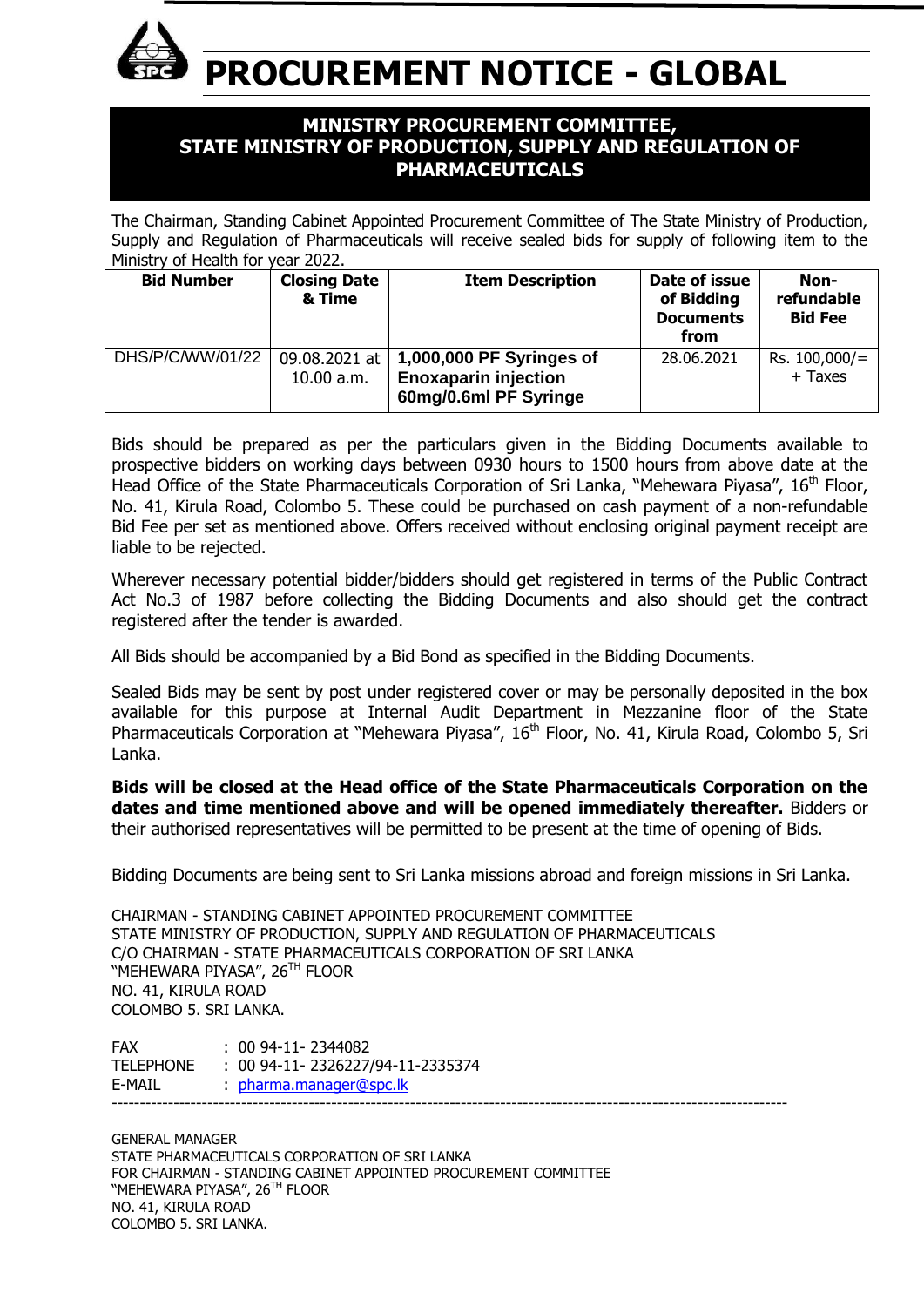### **TENDER NO. : DHS/P/C/WW/01/22 DATE OF ISSUE : 28TH JUNE 2021 CLOSING DATE & TIME : 9 TH AUGUST 2021 AT 10.00 HOURS SRI LANKA TIME**

## **ORDER LIST NO. 2022/SPC/N/R/P/00020**

| <b>SR No.</b> | <b>Description of Item/ Specification</b>                                                                     | Quantity  | <b>Delivery</b> |
|---------------|---------------------------------------------------------------------------------------------------------------|-----------|-----------------|
|               | 00204702 Enoxaparin Sodium injection 60mg/0.6ml PF Syringe                                                    | 1,000,000 | 250,000 PF      |
|               |                                                                                                               | PF.       | Syringes -      |
|               | Enoxaparin Sodium injection, 6,000 IU in 0.6ml prefilled<br>syringe/vial                                      | Syringes  | March 2022      |
|               | Each 0.6ml prefilled syringe or vial to contain 6,000 IU of                                                   |           | 250,000 PF      |
|               | Enoxaparin Sodium BP/Ph Eur/USP, salt of a low molecular                                                      |           | Syringes - May  |
|               | waight Heparin obtained by depolimerization of Heparin for                                                    |           | 2022            |
|               | subcutaneous and intravenous injection.                                                                       |           |                 |
|               |                                                                                                               |           | 250,000 PF      |
|               | Note;                                                                                                         |           | Syringes -      |
|               | 1. The product to be stable for minimum of 24 months when<br>stored under storage condition stipulated by the |           | August 2022     |
|               | manufacturer.                                                                                                 |           | 250,000 PF      |
|               | 2. Each vial or syringe to be labelled accordingly.                                                           |           | Syringes -      |
|               | Packing: One or Two PF Syringes in a pack                                                                     |           | October 2022    |

**Eight (08) Nos of Enoxaparin Sodium injection 60mg/0.6ml PF Syringe as Representative tender samples to be submitted for bid evaluation.**

**A Bid Bond for LKR 5,936,100.00 or USD 29,697.00 should be submitted with valid up to -**

### **07.03.2022 together with the tender.**

## **Bid should be valid till 05.02.2022.**

"A non refundable fee of Rs. 100,000.00 + taxes should be paid in cash to SPC for each set of Tender Documents".

### **Bid Evaluation Summary sheets should be submitted with the Bid (Please refer SPC website for more details)**

### **CONDITIONS OF SUPPLY**

## **(a) Part A**

- 1. The consignments supplied in respect of an order concerned, shall exactly match with the reference sample submitted and the product information (item descriptions, shelf life/warranty where applicable, manufacturer's name, country of manufacture, country of origin, etc.) provided in the bid document by the supplier, which has been accepted by the procurement committee, and included in the Indent / Purchase Order (PO), issued by State Pharmaceuticals Corporation (SPC).
- 2. All items shall be supplied, sourcing from the manufacturer and country of manufacturer, stated in the Purchase Order (PO)/Indent of SPC and wherever applicable shall have a valid product registration from National Medicines Regulatory Authority (NMRA).
- 3. Maintaining the validity of the product registration during the period of supply(delivery schedule), obtaining waiver of registration &/ import license / manufacture licensing at NMRA, is a prerequisite for the supply of pharmaceutical items. Hence all suppliers shall produce relevant valid registration certificates/licenses, when requested by (MSD)/SPC.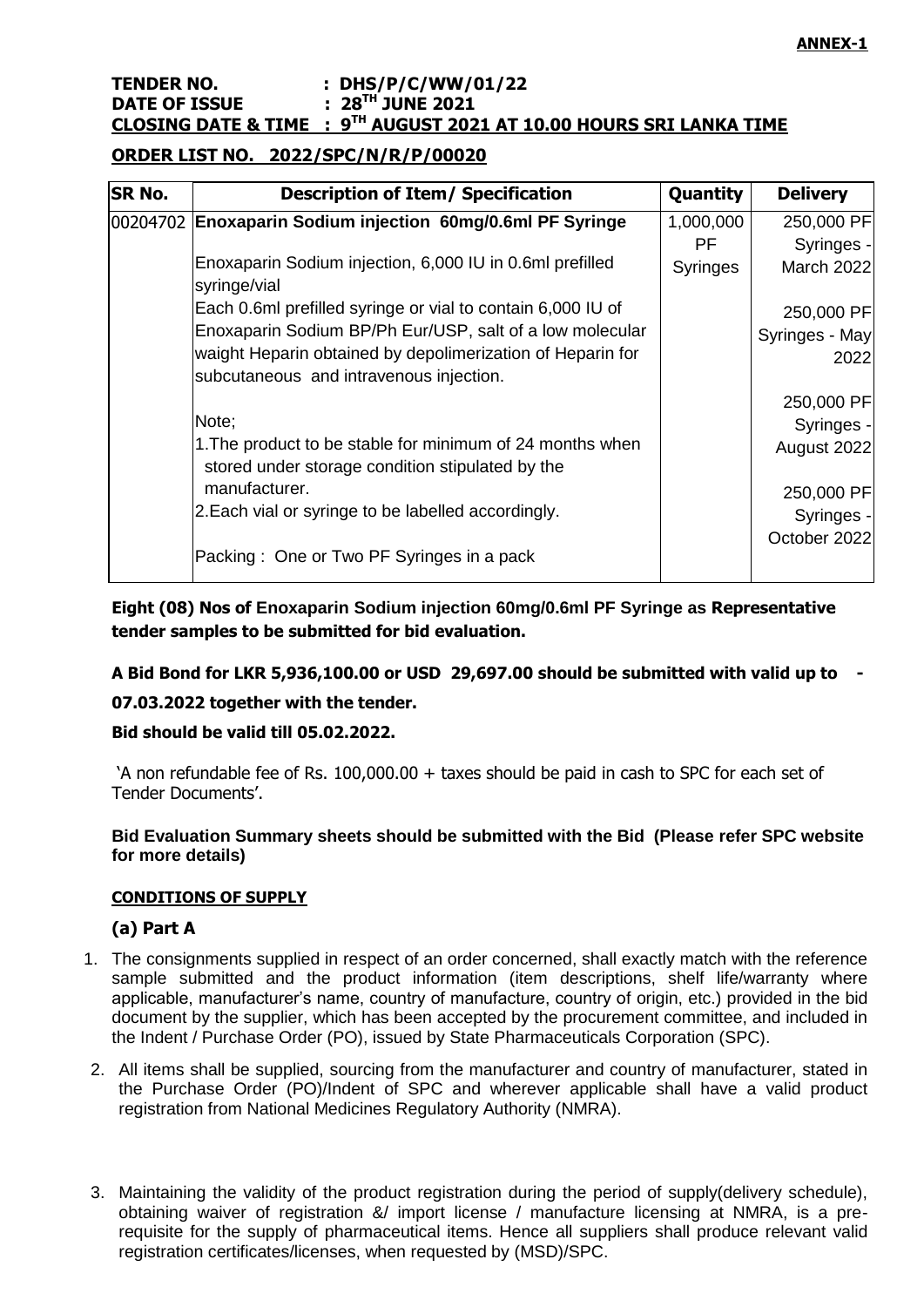When the validity of the product/manufacturing licenses and registrations of NMRA (eg: manufacturing license, product registration and GMP certificates), of local manufacturers / local suppliers, lapses during the year or during the period of supply (delivery schedule), it shall be extended / renewed by the supplier. A certified copies of afore mentioned valid certificates shall be submitted to MSD by the supplier when deliveries are made.

- 4. The number of batches per consignment shall be minimal. Batch quantity shall be an equal multiple of the quantity of the consignment and the proportionate size of the batch quantity shall be not less than 15% of the quantity in the consignment.
- 5. The specifications of the products offered by the suppliers in the tender, shall match with the tender specifications for the item and any form of alternate offers, will not be entertained unless otherwise mentioned in this document.

### **Shelf life & Warrantees**

6. Freshly manufactured stocks of the product shall be supplied; thereby the residual Shelf Life (shelf life remaining at the time of delivery of goods in Sri Lanka/MSD stores in case of local supplies) of the product, shall be 85% of the shelf life requested (specified in order/Indent/PO). In respect of the items with requested shelf life equal or more than 24 months, any deficit between the residual shelf life and requested shelf life, shall not be more than 04 months.

In the violation of the above tender condition, SPC/MSD reserves the right to accept a reduced quantity, that is usable (as per the consumption rate) up to three months before the expiry of same and will subject to application of a surcharge.

When the shelf life is not specified in the indent/PO/item spec; the requested shelf life shall be considered as, 24 months for pharmaceutical items.

### **Standards & Quality**

7. Standards;

In addition to Pharmacopoeial Standards that are indicated in the item specifications, other Pharmacopoeial Standards that are registered at National Medicines Regulatory Authority in Sri Lanka are also acceptable when no bidders have quoted for the standard specified in the item specification.

- 8. Any product deficient of or incompatible with, its sub components/ accessories, not at the specified quality standards or all its components not unitized appropriately in packaging (as a set), shall be rejected.
- 9. Withdrawal from use of items due to quality failure found as manufacturer/s fault:
	- (a). In case of batch withdrawal, value of entire batch quantity supplied shall be recovered from the supplier.
	- (b).In case of product withdrawal, value of entire product quantity supplied shall be recovered from the supplier.
	- (c). In the event of either a) or b) above, supplier shall be surcharged the total cost involved for MSD, of the quality failed supplies with 25% administrative surcharge of the same.
	- 10. The storage conditions and the packing requirements of the product shall conform to the information given by the manufacturer and accepted by NMRA for the product registration.

The bidder must provide with the bid, a declaration to certify the NMRA accepted product details such as; storage conditions, pack details/contents/sizes and standard batch quantity/size of the product.

11. Immediately after delivery at MSD, the consignments shall be subjected to testing appropriately drawn, one random batch sample (Post-delivery sample) of the consignment at a government/semi-government/accredited laboratory. If the sample/s is found to be substandard, random batch samples will be tested from all the batches/lots in the consignment, and entire expenses on such tests, like value of samples, transport, sampling & testing charges, etc, will be recovered from the supplier.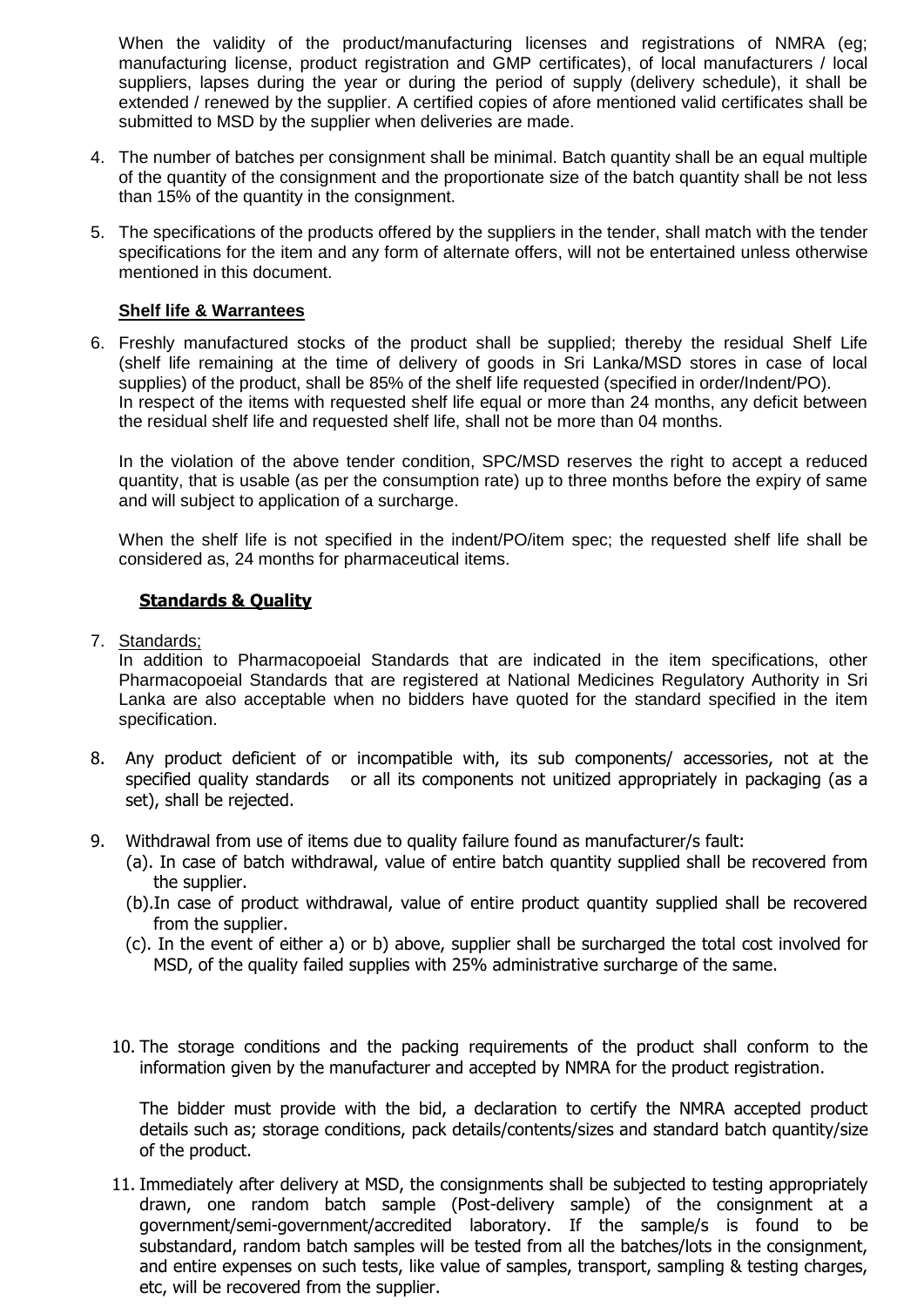12. Consignments supplied to MSD violating the storage conditions indicated on product labels and/or product information leaflet (as accepted for product registration at NMRA), shall be considered as quality affected consignments and quality assurance of such consignments shall be carried out by post-delivery testing at government / semi government laboratory in Sri Lanka or at an accredited laboratory (foreign/local). All the expenses on such an event, including storage cost shall be borne by the supplier. If found to be quality affected the consignment will be treated as quality failed (as clause No.09.

## **Pack size, Labeling & Packaging**

- 13. Offers for pack sizes at a lower level(smaller quantity per pack) than the pack size specified in the item description/specification and MSD order List, are also acceptable, but higher level (larger quantity per pack) pack sizes will not be entertained unless otherwise offered with the original bid and accepted by the procurement committee, with the concurrence of MSD.
- 14. Each pre-filled syringe/vial shall bear the item Description, SR No, Batch No/Lot no., Date of Manufacture, Date of Expiry and "STATE LOGO" of Government of Sri Lanka.

It is essential to include and exactly match the dates of Expiry & date of Manufacture (in any form as "Year & Month" or "No Exp."), in the innermost pack and supplier's invoice.

15. Description of the Item, SR No, Date of Manufacture, Date of Expiry, Batch No, Name and address of manufacturer and "STATE LOGO" of Sri Lanka Government shall be clearly marked on the outer covering of the individual/innermost pack containing the minimum unit of measure.

The format of Date of Manufacture / Date of Expiry should be declared in the offer and it shall consist at least the YEAR & MONTH.

- 16. All outer most cartons (shipping packages) shall bear the MSD Purchase Order No, SPC Indent No., SR No, Batch No, and Date of Expiry in size 1.5cm letters / figures in prominently visible manner. This may be printed, stenciled or label properly affixed.
- 17. Batch Number of the product shall be separately Barcoded (in Code 128 or 2D formats) and Barcode shall be printed on the labels at all levels of packing as described below, conforming to the industry standards in Barcode printing and pasting. Format shall be according to Code 128 or 2D standards. Maximum barcode size shall be 5.0cm (length) x 2.5cm (width).
- 18. In case of receiving goods under inappropriate packaging conditions (not in good order), was to be sorted out by MSD to select the items in good order by 100% checking/handling of the consignment, all expenses incurred to MSD in such an event (including demurrage charges, cold stores charges, labor charges etc. or any other charges incurred until goods are ready for acceptance), have to be paid to MSD by the local supplier, before attending to checking the consignment 100%, by MSD.

In respect of SPC imported supplies, if the local agent does not follow suit as above, such extra expenses incurred to MSD shall be recovered from the supplier by SPC and refund to MSD.

### **Storage Conditions & Temperature**

- 19. If the storage temperature & conditions are not specified in the item specification, NMRA accepted product storage conditions, shall conform to Sri Lankan ambient storage conditions in the ranges of 300c  $+/-$  20c temperature and 75%  $+/-$ 5% relative humidity. The product storage conditions shall be clearly indicated at all levels of labels/packages/boxes.
- 20. Maintenance of Cold Chain;
	- a. In case of cold storage items, cold chain monitors (temperature recording devices) shall be included for each carton and the cold chain shall be maintained according to the manufacturer's instructions during storage, transport and delivery.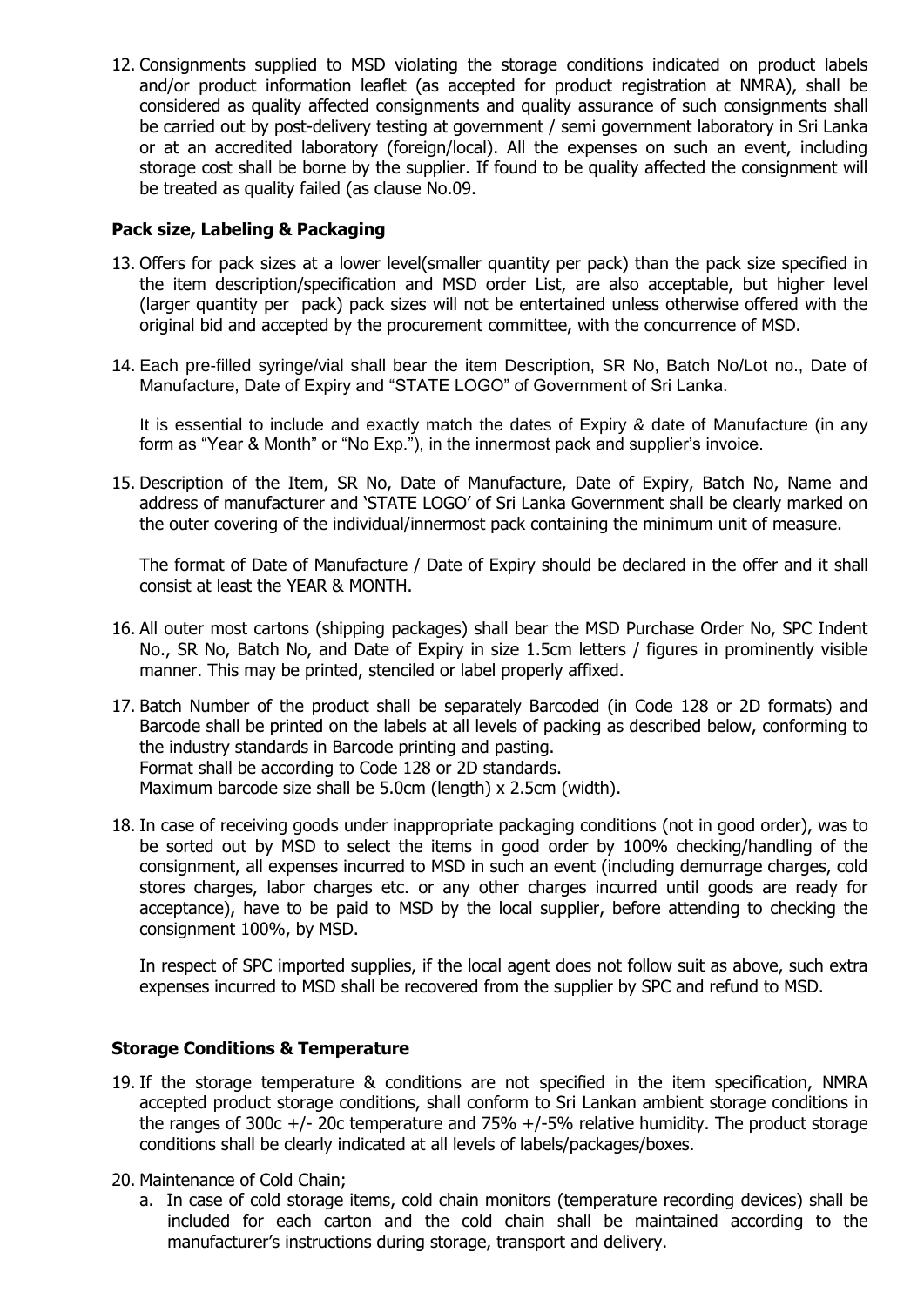- b. Supplier shall use suitable prominently visible identification marks of international standard, with appropriate colours and sizes for easy identification of cold cargo. Supplier shall use standardized USB Devices for temperature data logging inside the packages and shall provide free of charge, data logger readers &/ software (reading apps compatible with Windows-07/latest) to wharf department of SPC in advance, to enable examining the maintenance of cold chain in transit, and before taking over the consignment by MSD.
- c. If the cold chain break is observed at the time of taking over the consignments by MSD, such consignments shall be rejected, indicating the reason on the relevant WDN or copy of the delivery documents. In such an event, the SPC shall arrange necessary cold storage for the consignment until "observed cold chain break" is investigated leading to acceptance / total rejection of consignment and the expenses born by MSD / SPC in arranging the cold storage shall be recovered from the supplier.
- d. The vehicles transporting cold cargo to MSD shall be equipped with temperature monitoring devices and the vehicle shall have NMRA approval for transport of pharmaceuticals.
- e. The suppliers shall dispatch consignments of the items, which require cold chain maintenance, to arrive in Sri Lanka during Monday to Thursday to avoid additional demurrage & storage charges during weekends, during which MSD stores is closed. In case of noncompliance of this condition, any additional expenses incurred to MSD and SPC, to Custom clear/store/receive such consignments shall be recovered from the supplier.
- 21. In respect of the products requiring controlled temperature storage (Eg. < 250c, 2-250c, 15- 200c/300c, 2-80c etc.), supplier shall provide MSD with latest product stability study reports with the invoice of the consignment.(report shall include studies; at 300c +/- 20c &  $75\%$  +/-5% RH for AC stored items and at 250c +/- 20c & 60% +/- 5% RH for Cold stored items. It shall be a true copy of the latest report submitted to NMRA or a report issued within last 05 years). (refer clause No.10)

### **Delivery Requirements**

22. All items shall be supplied as per the latest/final delivery schedule, communicated to the supplier, as an amended Indent/PO delivery schedule (if not amended, original schedule in the Indent/PO will apply) mutually agreed between MSD& SPC, at the time of establishing the payment terms (L/C, DP, TT, etc). Any deviation from this agreed delivery schedule shall be treated as a defaulted delivery.

Contravening the above directions, if the delivery schedule is violated by the supplier for no fault of MSD/SPC/MOH and in the event MSD decides to accept any such consignment in full or part thereof, that is delivered after the due delivery date, Condition No. 26 on delayed deliveries, shall be applied.

- 23. All consignments shall be delivered at Medical Supplies Division or an alternate receiving point as directed. However sending consignments to reach Sri Lanka from 15<sup>th</sup> December to 10th January shall be avoided, unless otherwise prior approval has been granted by MSD for such deliveries.
- 24. Defaulted consignments with respect to delivery schedule shall only be considered for acceptance, subject to a penalty imposed for the delay due to suppliers fault, allowing a grace period up to two weeks. Consignments delivered after that grace period shall be considered for acceptance subject to a penalty to the supplier as described below ;
	- (a). A surcharge of 0.5% per day of the consignment value, calculated commencing from the 15th day up to 60th day delay from the due delivery date, as per the indent/PO or its" latest amended delivery schedules.
	- (b). When the delay exceeds 60 days purchase order will be considered as automatically cancelled, on defaulted performance. In such a situation, MSD reserve the right to recover liquidated damages or to revoke the cancellation (eg. if payments have been released prior to such a cancellation), and accept the consignment subject to a 25% surcharge.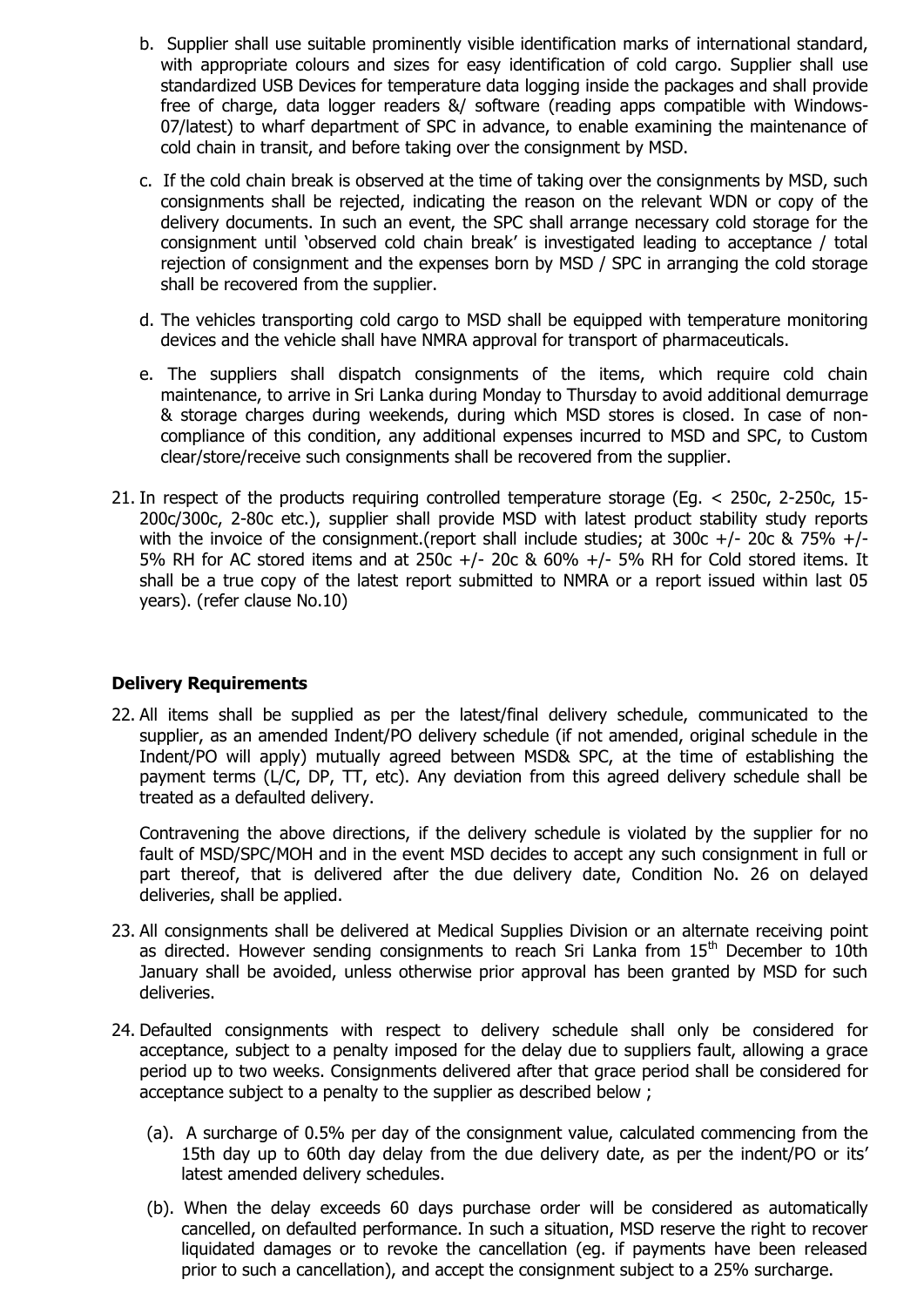25. (i). If any local purchases were to be made by MSD/SPC to ensure continuity of supply (due to noncompliance of Indent/PO/its" amended; delivery schedule); in the ensuing period inclusive of the grace period for delivery from due delivery date, extra expenditure incurred on such local purchases, over the landed cost of relevant SPC main order, shall be recovered from the supplier.

(ii). If a delivery defaulted (violating delivery schedule in the indent/PO) SPC supplier/his local agent, who participate in an urgent local purchase tender of SPC or MSD for the same item, quoting the same product or any similar product, is bound to supply the local purchase order at the landed cost of the defaulted SPC main order. In violations of the same, the cost difference will be set off from the payments to the supplier of the corresponding SPC main order.

26. In respect of local manufacturers/ local suppliers, all deliveries shall be made only on week days excluding public holidays, also allowing adequate time to enable the completion of the receiving process at MSD stores before 3.30 p.m. In the event of failure to meet this deadline due to supplier/s fault (eg. In delivery; time, product, document, etc.) goods shall be accepted on the following working day, such date shall be counted for working out penalties as per No. 24 (regarding defaulted consignment) of the conditions of supply.

As an alternative, supplier can request MSD to take over the consignment on the same day, subject to settling all adl. expenses (i.e. staff OT, forklift charge, etc.) of MSD, by the supplier.

- 27. The extension of L/C's overstepping delivery schedules in the Indent/PO/its' amendments, shall not in any way affect the recovery of late delivery charges, as per Condition No. 24 (regarding defaulted consignments) and any other direct or indirect additional costs/liquidated damages, relating/consequent to extension of L/C.
- 28. When adequate storage space is not available at MSD, to accept a delivery defaulted consignment (deviating from the delivery schedule in the Indent/PO/its" amendments) under the condition No. 24, any additional expenses caused to MSD or SPC in arranging temporary external storage and other expenses (eg. demurrage, detention, container storage, re-handling cum transport, etc.) shall be borne by the supplier.

## **Documents & Information**

- 29. MSD Order No, Item Description, SR No, Batch No., Date of Manufacture, Date of Expiry and product Storage Condition, shall be indicated in all Supply Invoices and detailed Packing Lists.
- 30. One of the tender samples of the selected bid shall be forwarded to MSD, for using as a reference sample (can make it; a part of the last consignment or a returnable to supplier) for checking the conformity of the consignments received under the indent/PO

The images of the specimen labels, minimum pack and outer most box/shipper carton, that satisfies the above mentioned labeling conditions, shall also be provided within 14 days releasing the indent by SPC. Reference sample will be sent by State Pharmaceuticals Corporation (SPC) to MSD.

- 31. The supplier shall submit all shipping documents to (Including Bills of Lading / Draft Air Way Bills etc.) SPC Imports department and MSD by e-mail(follow instructions in website www.msd.gov.lk), at least 03 days before the Expected Time of Arrival (ETA) of sea freighted consignments & 02 days before the ETA of Air freighted consignments.
- 32. After releasing the Indent/PO or establishing L/C, the latest logistical position of manufacturing & supply on the Indent/PO, shall be updated biweekly through e-mails to SPC with a copy to MSD by the supplier.( follow instructions in the website www.msd.gov.lk)

If it is not complied or the information so provided are found to be incomplete/false, the grace period (for supply delays) mentioned in the clause 24 will not be applicable.